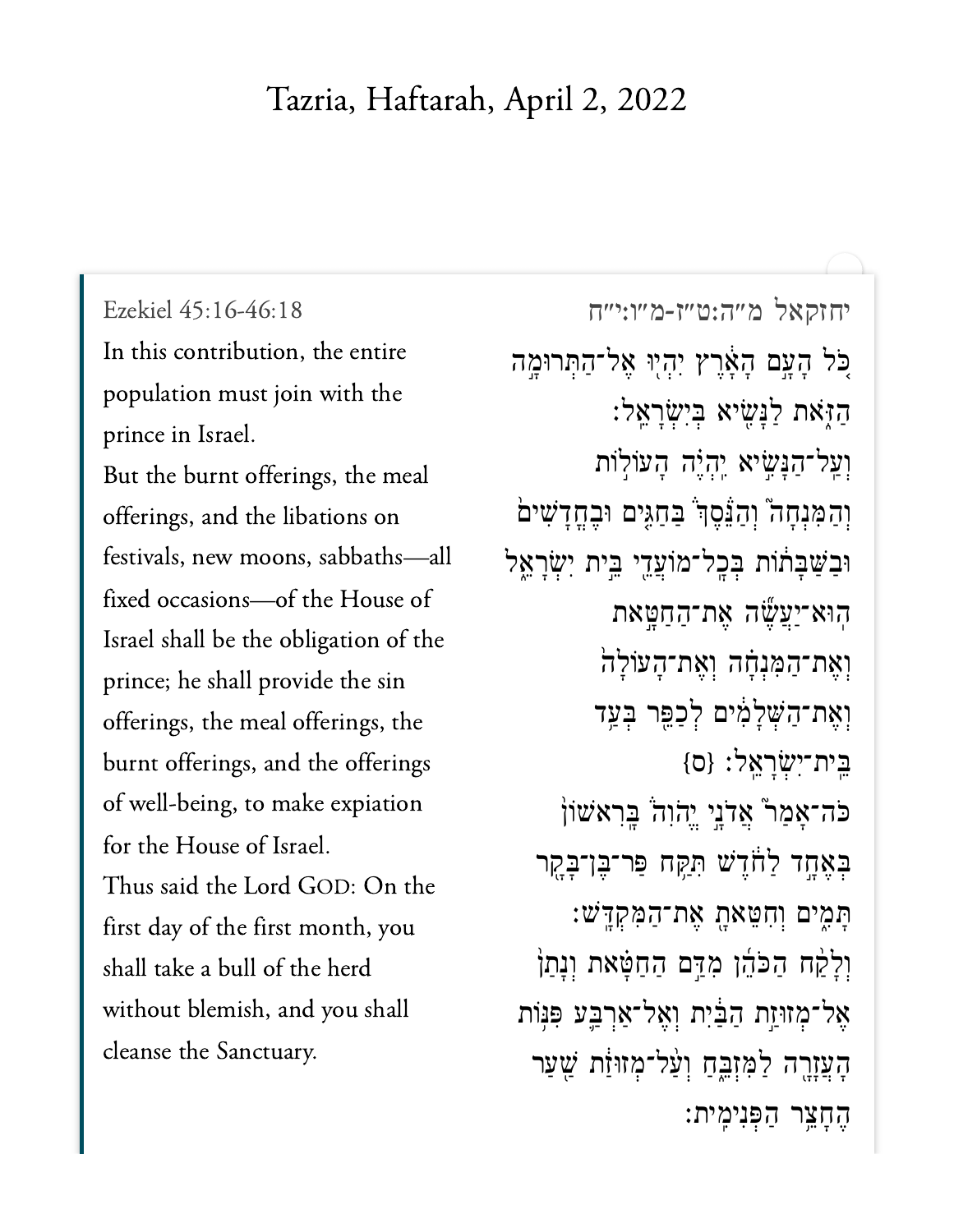The priest shall take some of the blood of the sin offering and apply it to the doorposts of the Temple, to the four corners of the ledge of the altar, and to the doorposts of the gate of the inner court. You shall do the same on the seventh day of the month to purge the Temple from uncleanness caused by unwitting or ignorant persons.

On the fourteenth day of the first month you shall have the passover sacrifice; and during a festival of seven days unleavened bread shall be eaten.

On that day, the prince shall provide a bull of sin offering on behalf of himself and of the entire population;

and during the seven days of the festival, he shall provide daily—for seven days—seven bulls and seven rams, without blemish, for a burnt offering to the LORD, and one goat daily for a sin offering.

וְכֵ֣ן תַּעֲשֶׂהֹ בִּשְׁבִעַּה בַחֹּדֵשׁ מֵאֵישׁ ֹׁשֶ֖גה ּוִמֶּ֑פִתי ְוִכַּפְרֶּ֖תם ֶאת־ַהָּֽבִית׃  $\mathbf{\dot{z}}$ בִּרְא $\mathbf{\ddot{w}}$ וֹן בִּאַרְבָּעָּה עָ ַלַחֹּדֵשׁ יִהְיֵה לָבֶם הַפָּסַח תָּג ְׁשֻב֣עֹות ָיִ֔מים ַמּ֖צֹות ֵיָאֵֽכל׃ וְעָשֶׂה הַנַּשִׂיא בַּיִּוֹם הַהוֹּא בַּעֲדוֹ ּוּבְעַד כָּל־עַם הָאָרֵץ פֵּר חַטֵּאת: וְ**שְׁבְעַּׂת יִמֵי־הֶחָו**ג יַעֲשֱה עוֹלֵה ַלִּיהֹוָה שִׁבְעַת פָּרִים וְשָׁבְעַת אֵילִים ְּתִמיִמ֙ם ַלּ֔יֹום ִׁשְבַ֖עת ַהָּיִ֑מים ְוַחָּ֕טאת ְׂשִ֥עיר ִעִּ֖זים ַלּֽיֹום׃ וּמְנָחָה אֵיפֵה לַפֵּר וְאֵיפֶה לַאֲיָל ַיִּעֲשֶׂה וְשֵׁמֵן הָין לָאֵיפָה: ַּבַּשָּׁבִיעִל ּבַּחֲמְשָׁה עָשָׂר יִוֹם לַחֹּדֵש בֵּחָׂג יַעֲשֱׂה כָאֱלֶּה שְׁבָעַת הַיָּמִים ַּכְּחַטָּאת כָּעֹלָה וְכַמְּנְחֶה וְכַשֶּׁמֶן: }ס{

ֹּכֹּה־אָמַר אֲדֹנֵי יֱהֹוָה ׁשַׁעַר הֶחָצֵר הַפִּנִימִית הַפֹּנֵה קָדִים יִהְיֶה סָגוּר ֹשֵׁשָׁת יִמֵי הַמַּעֲשֶׂה וּבְיִוֹם הַשַּׁבָּת יִפָּתֵח וּבְיִוֹם הַחָדֵשׁ יִפָּתֵחַ: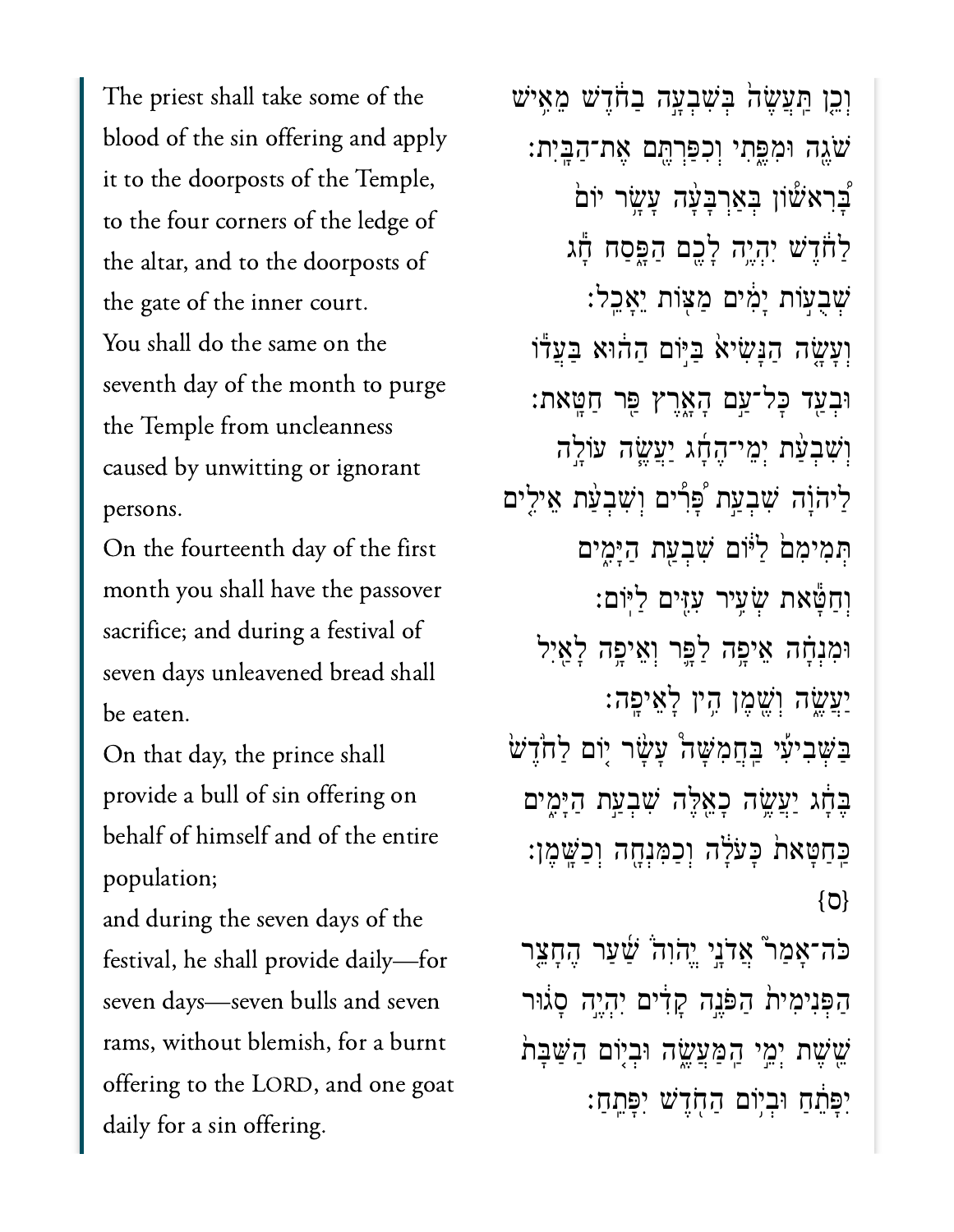He shall provide a meal offering of an ephah for each bull and an ephah for each ram, with a hin of oil to every ephah.

So, too, during the festival of the seventh month, for seven days from the fifteenth day on, he shall provide the same sin offerings, burnt offerings, meal offerings, and oil.

Thus said the Lord GOD: The gate of the inner court which faces east shall be closed on the six working days; it shall be opened on the sabbath day and it shall be opened on the day of the new moon. The prince shall enter by way of the vestibule outside the gate, and shall attend at the gatepost while the priests sacrifice his burnt offering and his offering of wellbeing; he shall then bow low at the threshold of the gate and depart. The gate, however, shall not be closed until evening.

וּבָא הַנָּשִׁיא דייִךְ אוּלָם הַשַּׁעַר מְחֹוּץ וְעֲמַד עַל־מְזוּזֵת הַשָּׁעַר וְעַשִׂוּ הַכֹּהֲנִים אֶת־עוֹלָתוֹ וְאֶת־שְׁלָמְ֫יו וְהָשִׁתַּחֲוֶה עַל־מִפְתַּֽן ַהַּׁ֖שַער ְוָיָ֑צא ְוַהַּׁ֥שַער ֹלא־ִיָּסֵ֖גר ַעד־ָהָֽעֶרב׃ ֿוְהִשְׁתַּחֲוִוּ עַם־הָאֶרֶץ פֶּתַח הַשֲּׁעַר הַהֿוּא בַּשַּׁבְּתְוֹת וּבֶחֲדָשִׁים לִפְּנֵי ְי ֹה ָֽוֹהָֽוה׃ וְהָעֹלָׂה אֲשֶׁר־יַקְרֶב הַנְּשֶׂיא לַיהֹוֶה ַבְּיִּוֹם הַשָּׁבָּׁת שָׁשָּׁה כְּבָשֵׂיִם ְּתִמיִ֖מם ְוַ֥אִיל ָּתִֽמים׃ וּמְנָחָהֹ אֵיפֶה לָאַיִל וְלַכְּבָשִׂים ּמִּנְחֶה מַּתַּֽת יָדָוֹ וְשֶׁמֶן הָין לָאֵיפֶה: }ס{ ּוּבְיִּוֹם הַחֹֹדֵשׁ פֵּר בֵּן־בָּקֶר תִּמִימֶם ְוֵׁ֧שֶׁשת ְּכָבִׂ֛שים ָוַ֖אִיל ְּתִמיִ֥מם ִיְהֽיּו׃ וְאֵיפָה לַפָּ֫ר וְאֵיִפֶּה לָאַיִל יַעֲשֶׂה מְנִחָּה וְלֵכְּבָשִׂ<sup>ּ</sup>ִים כַּאֲשֶׁר תַּשֶּׂיג יְדֶוֹ ְוֶׁ֖שֶמן ִ֥הין ָלֵאיָֽפה׃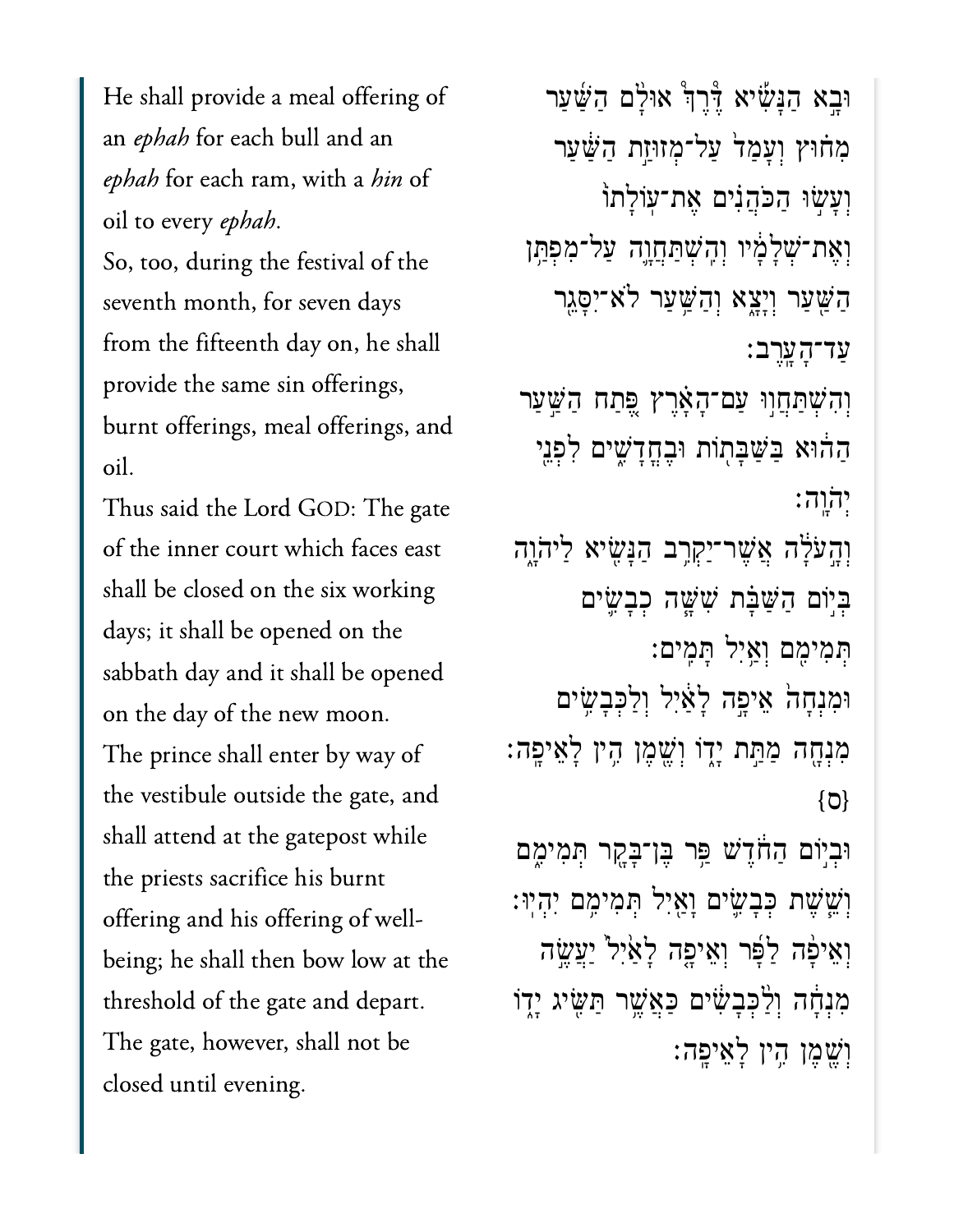The common people shall worship before the LORD on sabbaths and new moons at the entrance of the same gate.

The burnt offering which the prince presents to the LORD on the sabbath day shall consist of six lambs without blemish and one ram without blemish with a meal offering of an ephah for the ram, a meal offering of as much as he wishes for the lambs, and a *hin* of oil with every ephah.

And on the day of the new moon, it shall consist of a bull of the herd without blemish, and six lambs and a ram—they shall be without blemish.

And he shall provide a meal offering of an *ephah* for the bull, an ephah for the ram, and as much as he can afford for the lambs, with a hin of oil to every ephah. When the prince enters, he shall come in by way of the vestibule of

ֿוּבִבְוֹא הַנָּשֵׂיא דֶּרֵךְ אוּלֶם הַשַּׁעַר יָבֿוֹא וּבְדַרִכְּוֹ יֵצֵא: ּוְב֨בֹוא ַעם־ָהָ֜אֶרץ ִלְפֵ֣ני ְיֹהָו֮ה ַבַּמֹוֹעֲדִים הַבָּא דֶּרֶךְ־שַׁעַר צָפֿון לְהֵשִׁתַּחֲוֹת יֵצֵא דֶּרֵךְ־שֵׁעַר נֵ<u>ٰ</u>גֶב וִהַבָּא ִדֶּרְךְ־שַׁעַר נֵגֵב יֵצֵא ָדֶּרְךְ<sup>-</sup>ּשָׁעַר צָפְוֹנָה לְא יָשׁוּב דֶּרֵךְ הַשַּׁעַרׂ אֲשֶׁר־בָּא בֹוֹ כֵּי נִכְחֹוֹ  $\left\lceil \mathbf{x} \mathbf{x}' \right\rceil$  (  $\left\lceil \mathbf{x} \mathbf{x}' \right\rceil$ **ֶּוְהַנִּשְׂיא בְּתוֹכֵם בְּבוֹאֲם** יָבֹוֹא ּוְבֵצאָ֖תם ֵיֵֽצאּו׃

ּוּבַחָגִּים וּבַמּוֹעֲדִים תְּהָיֵה הַמְּנִחָה ֵאיָ֤פה ַלָּפ֙ר ְוֵאיָ֣פה ָלַ֔אִיל ְוַלְּכָבִׂ֖שים ַמַּת יָדָוֹ וְשֶׁמֶן הֶין לָאֵיפָה: {פּ} ְוִֽכי־ַיֲעֶׂש֩ה ַהָּנִׂ֨שיא ְנָדָ֜בה עֹוָ֣לה

אֹו־שְׁלָמִים וְדָבְה לֵיהֹוָה וּפִתַח לֹוֹ אֶת־הַשַּׁעַר<sub>ו</sub> הַפּֿנֵה קַדִּים וְעָשֶׂה ָאֶת־עָלָתוֹ וְאֶת־*ִּשְׁ*לָמִּי כַּאֲשֶׁר יַעֲשֶׂה בִּיִּוֹם הַשַּׁבָּת וְיָצֵא וְסָגַר ַאֲת־הַשָּׁעַר אַחֲרֵי צֵאתוֹ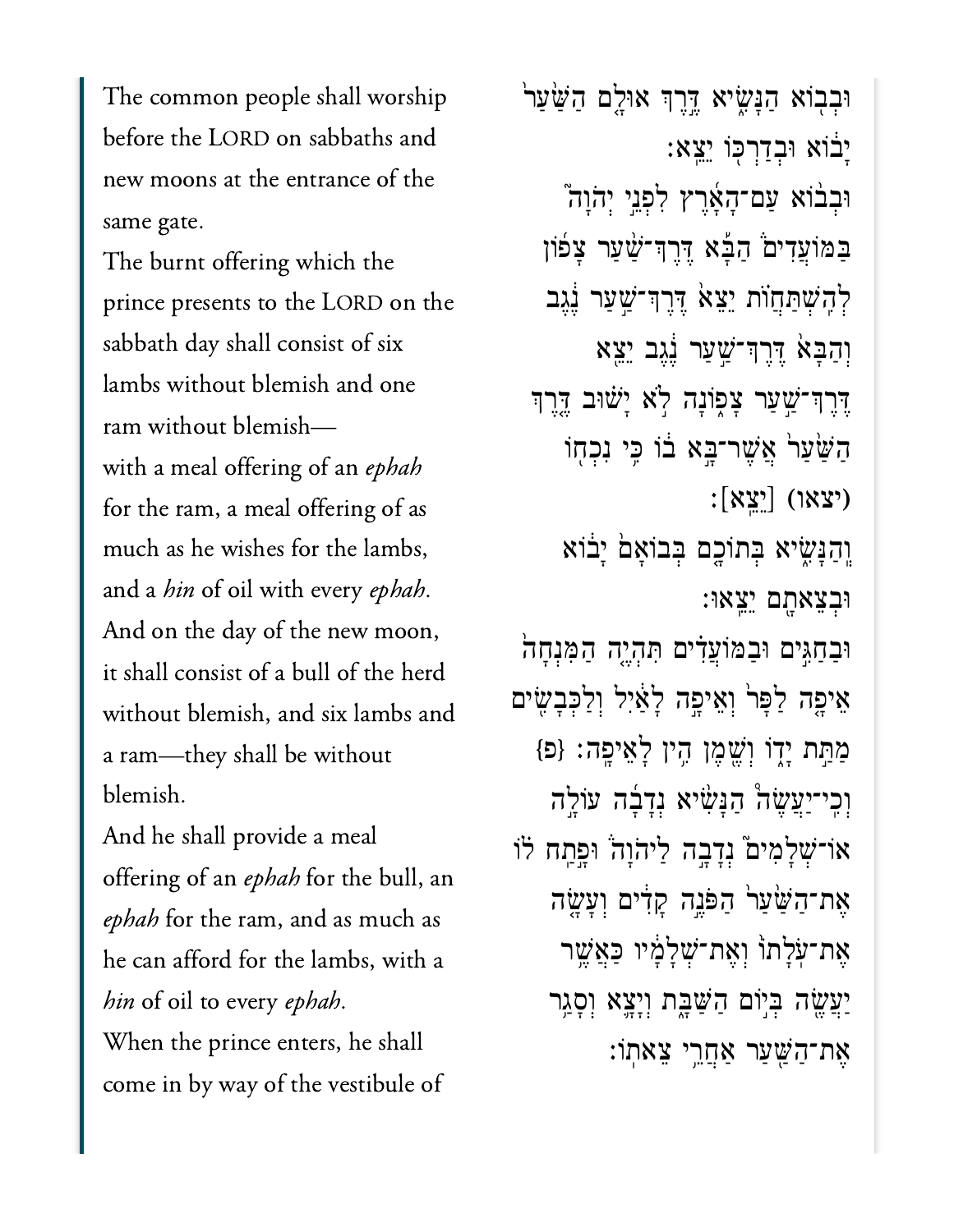the gate, and he shall go out the same way.

But on the fixed occasions, when the common people come before the LORD, whoever enters by the north gate to bow low shall leave by the south gate; and whoever enters by the south gate shall leave by the north gate. They shall not go back through the gate by which they came in, but shall go out by the opposite one.

And as for the prince, he shall enter with them when they enter and leave when they leave. On festivals and fixed occasions, the meal offering shall be an ephah for each bull, an ephah for each ram, and as much as he wishes for the lambs, with a *hin* of oil for every ephah.

The gate that faces east shall also be opened for the prince whenever he offers a freewill offering—be it burnt offering or offering of wellbeing—freely offered to the LORD,

וְכֶ֫בֵּשׂ בֵּן־שָׁנַּתׁוֹ תַּמִּים תַּעֲשֶׂה עֹוֹלֶה לַיִּּוֹם לַיהֹוֶה בַּבְּקֵר בַּבְּקֵר ַּתֲעֶׂ֥שה ֹאֽתֹו׃ וּמְנָחָה תַּעֲשֶׂה עָלָיו בַּבְּקֶר בַּבֹּקֶר ִׁשִּׁ֣שית ָהֵאיָ֔פה ְוֶׁ֛שֶמן ְׁשִליִׁ֥שית הַהִין לַרִׂס אֵת־הַסְּלֵת מְנִחָה ַלִּיהֹוָה חִקְוֹת עוֹלֵם תַּמִיד: וֹעַשׁוּ] אַת־הָכֶּבָשׂ) וְאֶת־הַמְּנְחֱה וְאֶת־הַשֱמֶן בַּבְ*ּ*קֵר ַּבֹּ֑בֶקר עֹוַ֖לת ָּתִֽמיד׃ }ס{ ֿיֹ־יָהֵוֹה בֶּי־יִהֵּן ַהַּנָּשִׂיא מַתָּנָה לְאֵישׁ מִבְּנָיו נַחֲלָתְוֹ ִ֖היא ְלָבָ֣ניו ִּֽתְהֶ֑יה ֲאֻחָּזָ֥תם ִ֖היא ּבִּנְחֲלֵה: {ס} וְכֵי־יִתֵּׁן מַתַּּנָה מִנַּחֲלַתֹו לְאַחָד מֵעֲבָדָׂיו וְהָיִתָה לּוֹ עַד־שָׁנַת הַדִּרֹוֹר וְּשַׁבַת לַנַּשִׂיא אֵךְ נַחֲלָתוֹ בָּנֵיו ָלֶ֥הם ִּתְהֶֽיה׃ וִלֹא־יִקַּׁח הַנָּשִׂיא מִנַּחֲלַת הָעָּׁם לִהוֹנִת<sup>ַ</sup>ם מֵאֲחָזָ<sup>ּ</sup>תָׁם מֵאֲחָזָתְוֹ יַנְחֶל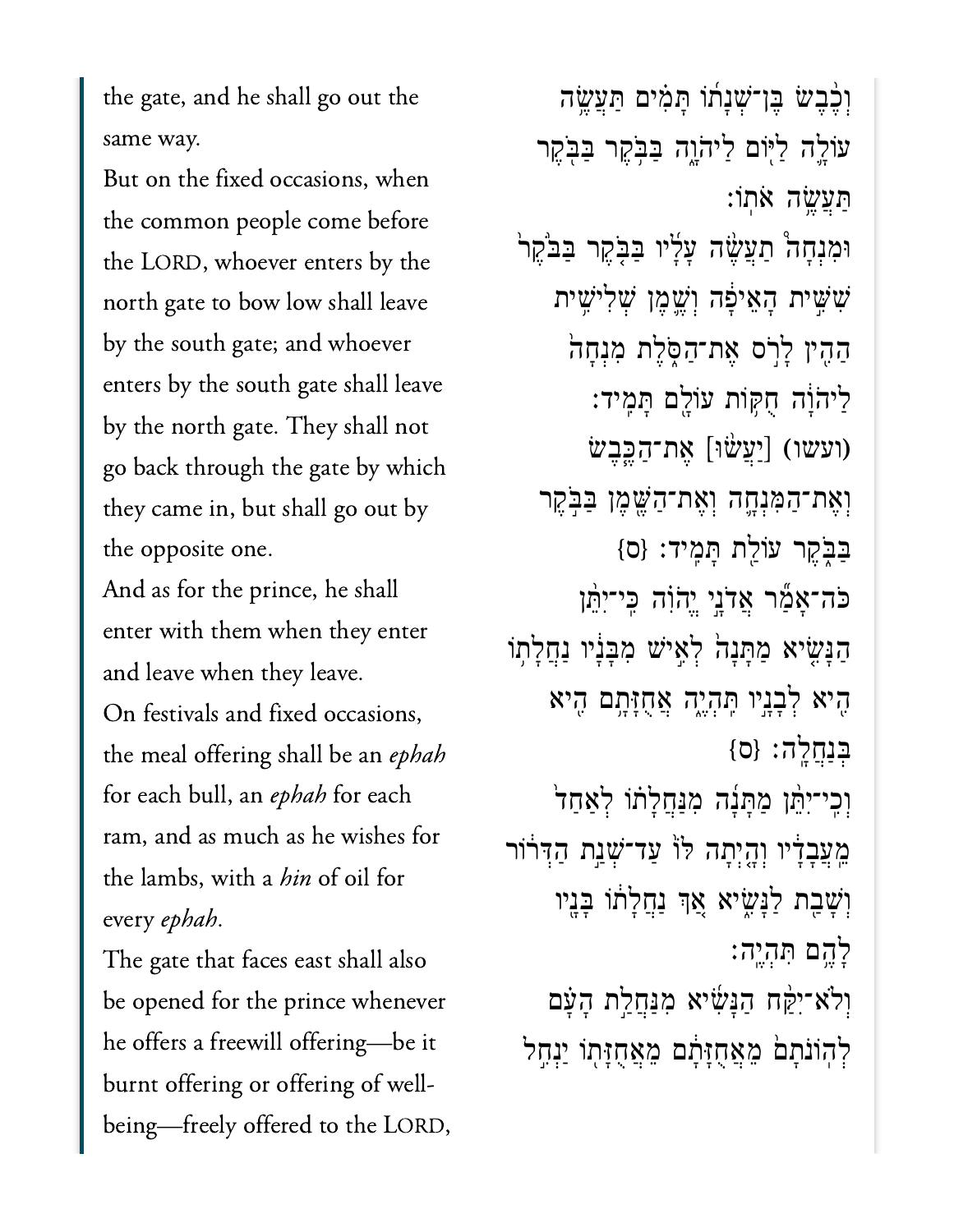so that he may offer his burnt offering or his offering of wellbeing just as he does on the sabbath day. Then he shall leave, and the gate shall be closed after he leaves.

Each day you shall offer a lamb of the first year without blemish, as a daily burnt offering to the LORD; you shall offer one every morning. And every morning regularly you shall offer a meal offering with it: a sixth of an ephah, with a third of a hin of oil to moisten the choice flour, as a meal offering to the LORD—a law for all time. The lamb, the meal offering, and oil shall be presented every morning as a regular burnt offering.

Thus said the Lord GOD: If the prince makes a gift to any of his sons, it shall become the latter's inheritance; it shall pass on to his sons; it is their holding by inheritance.

אָת־בְּנֵיו לְמַּעַן<sub>ْ</sub> אֲשֶׁר לֹא־יָפֵצוּ עַמִּי ּאִישׁ מֵאֲחֻזָּתְוֹ: